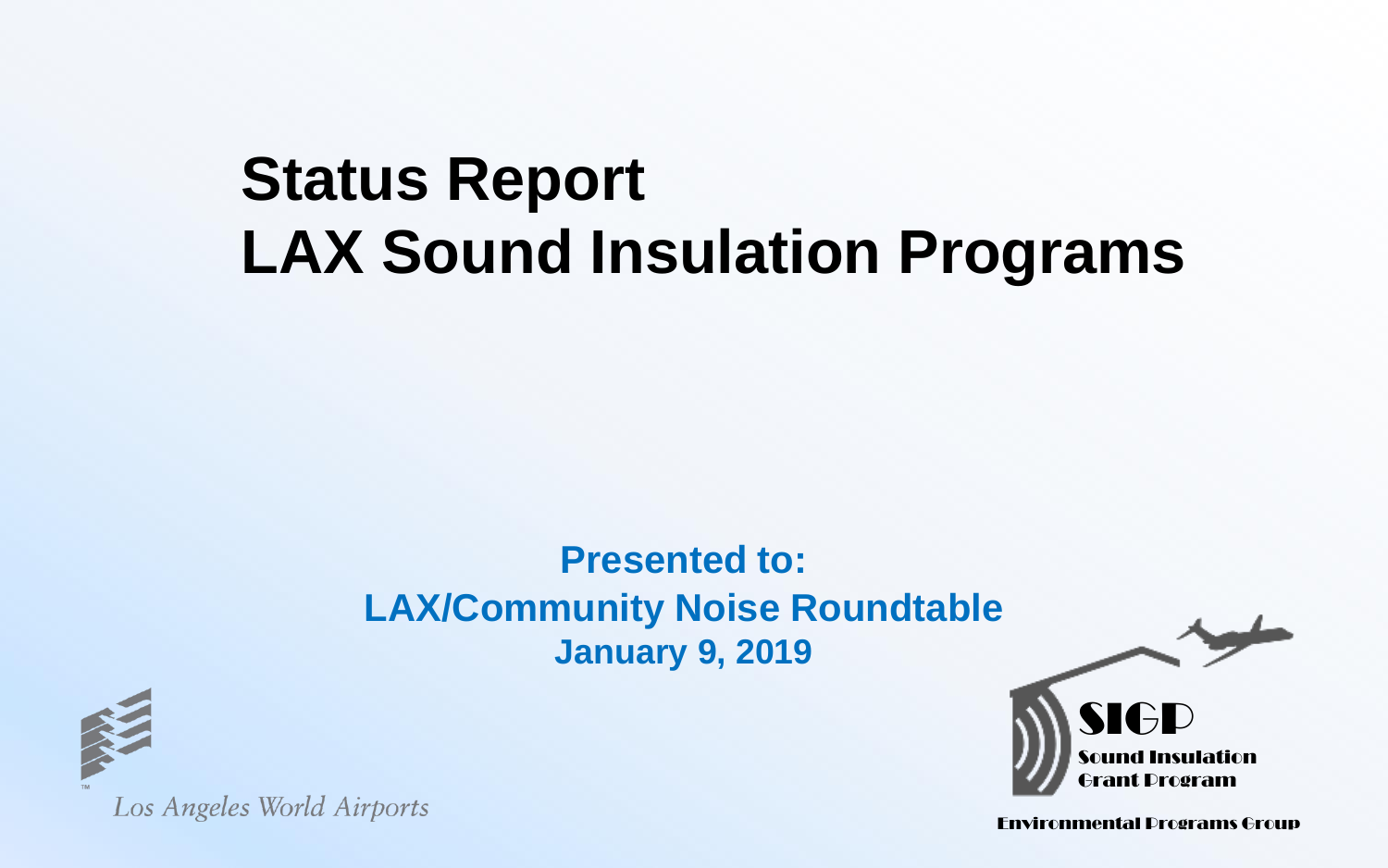## **LAX Sound Insulation Grant Program**



- Land uses around airports such as residences, schools, hospitals and places of worship, with a Community Noise Equivalent Level (CNEL) of 65 dB and higher, are generally considered "incompatible" with the airport.
- Los Angeles International Airport (LAX) has an FAA-approved Noise Compatibility Program (NCP), which makes certain residential areas eligible for FAA funding of sound insulation.
- Sound Insulation Program Funding
	- FAA provides 80%
	- LAWA provides 20%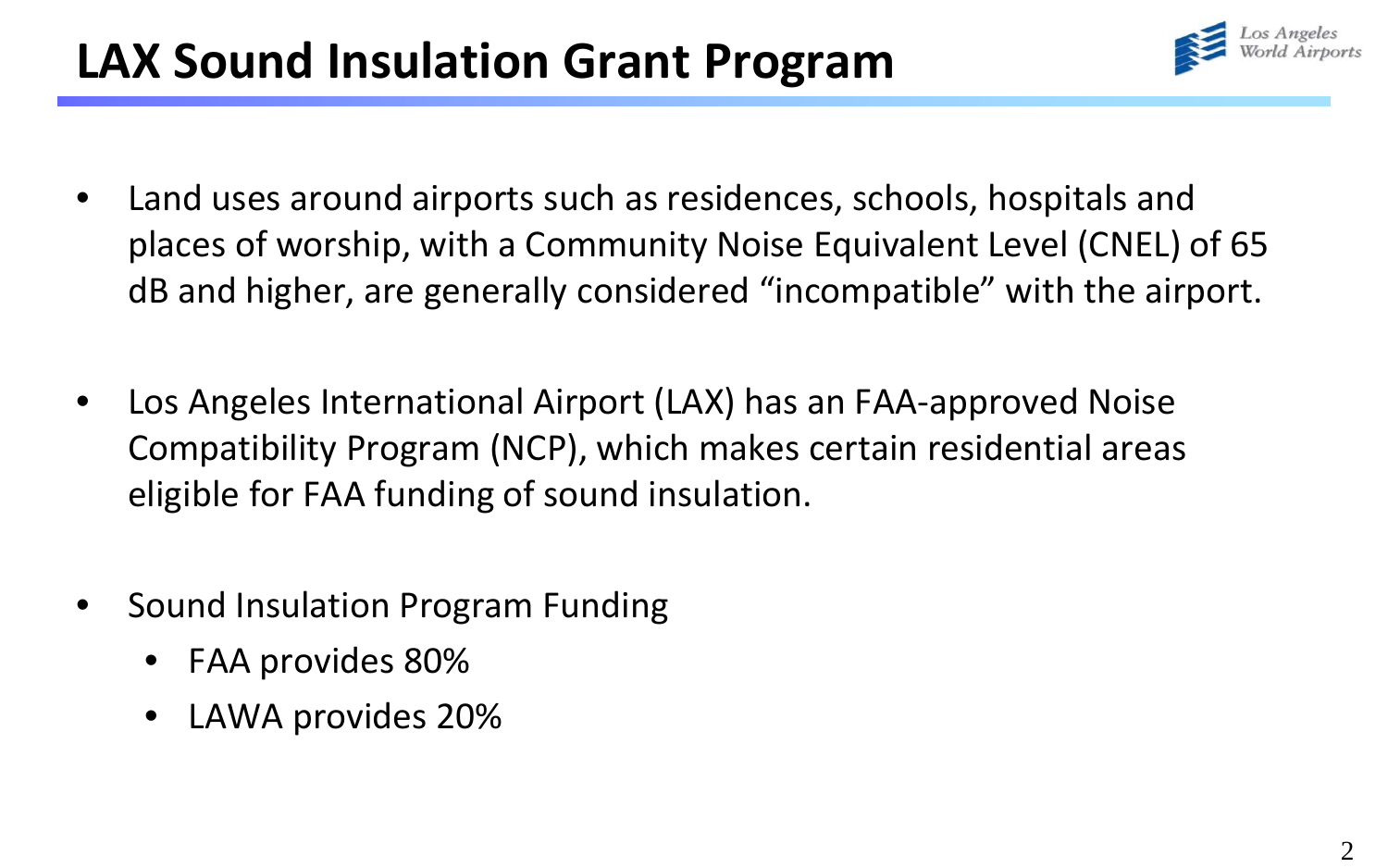## **LAX Residential Sound Insulation Programs**



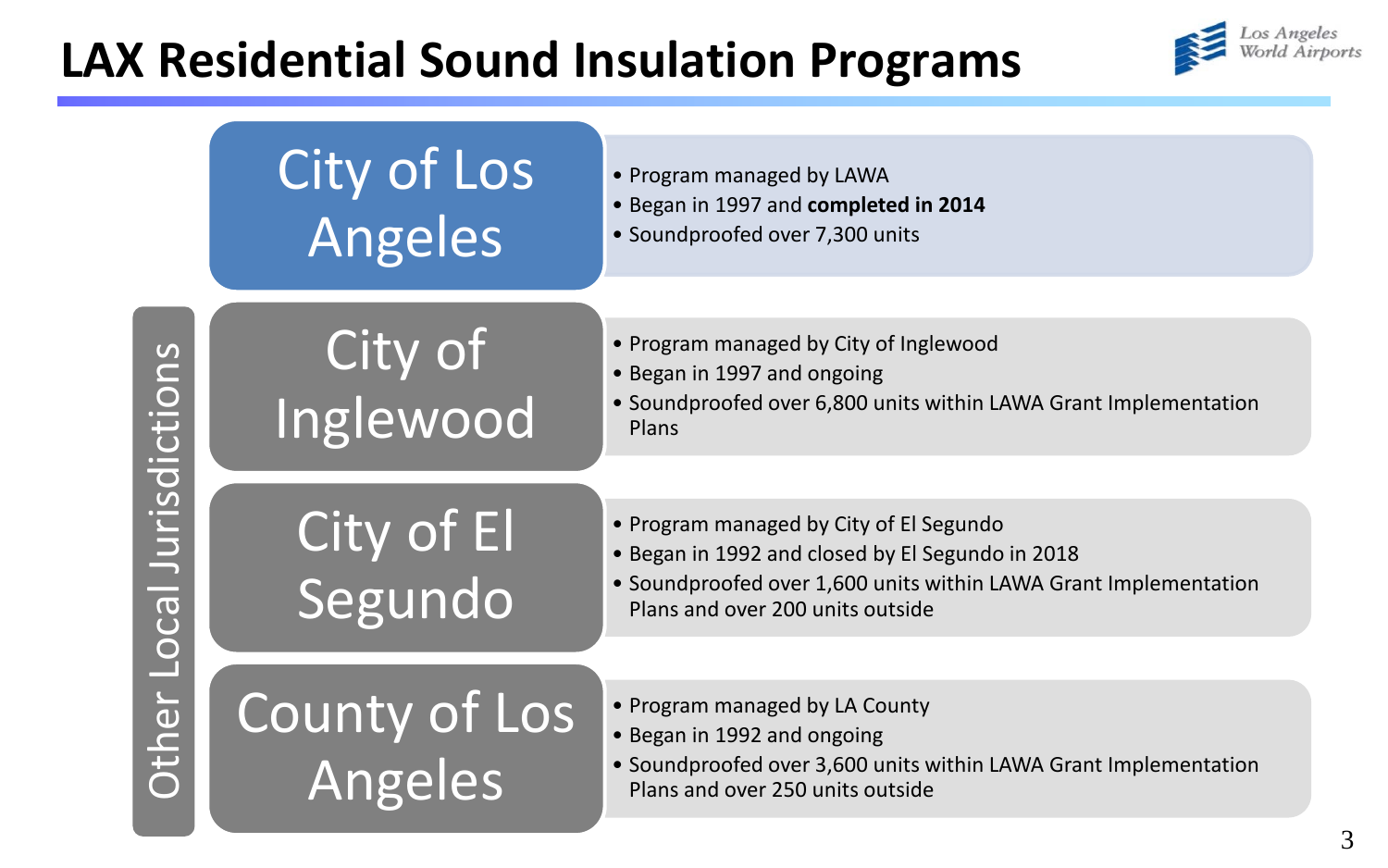# **Highlights – Sound Insulation Grant Program**



**Oct 2015:** FAA rules require two-step eligibility

- Homes must be inside 65 dB contour, and
- Interior noise level of 45 dB or greater **(average of all habitable rooms)**

**Jan 2016:** FAA approved Noise Exposure Maps (NEMs) for use at LAX

**May 2016:** LAWA authorized Inglewood and LA County to begin acoustical testing

**January 2018:** Construction began in Jurisdictions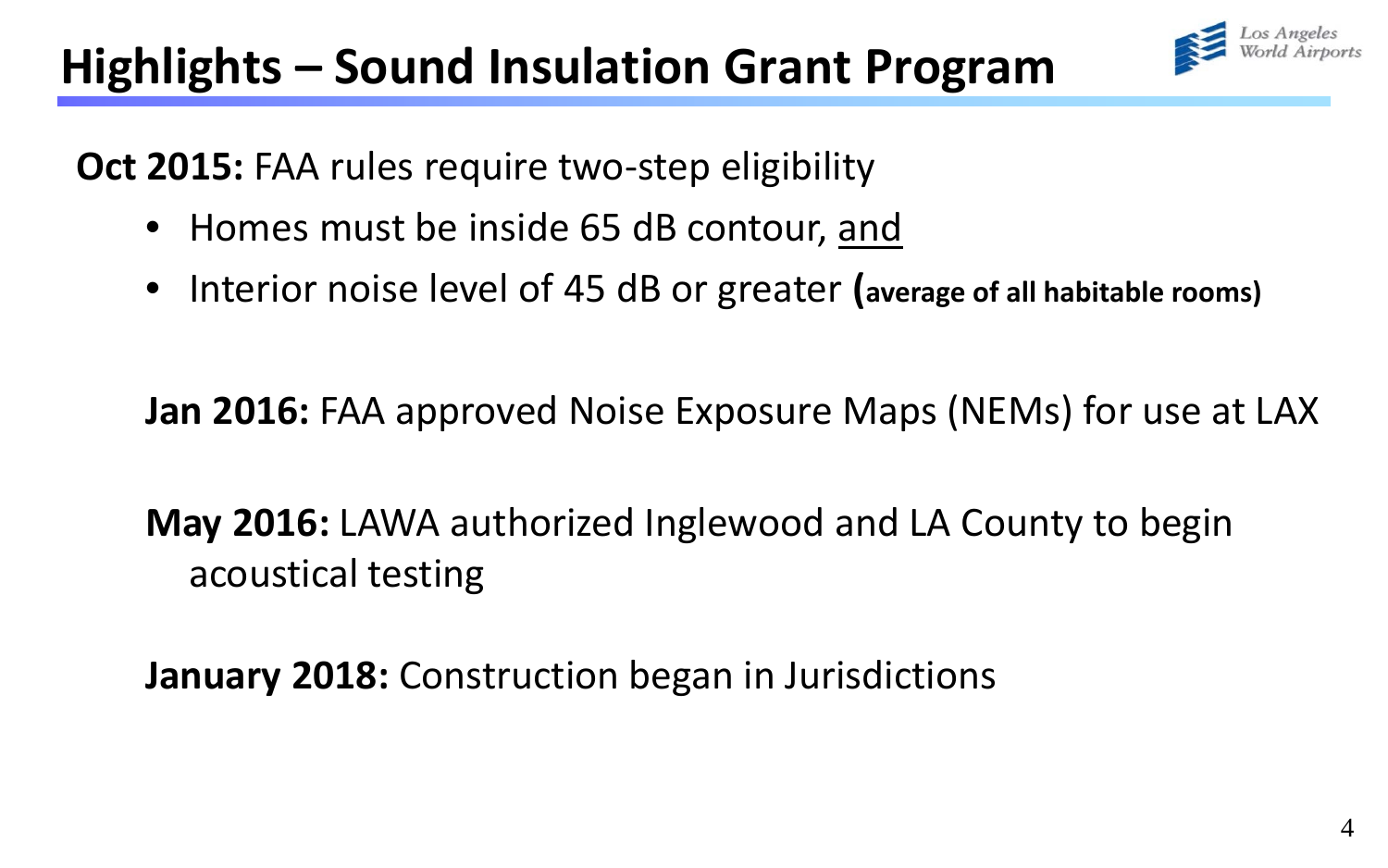### **Program Boundary – 2020 NEM**



Los Angeles<br>World Airports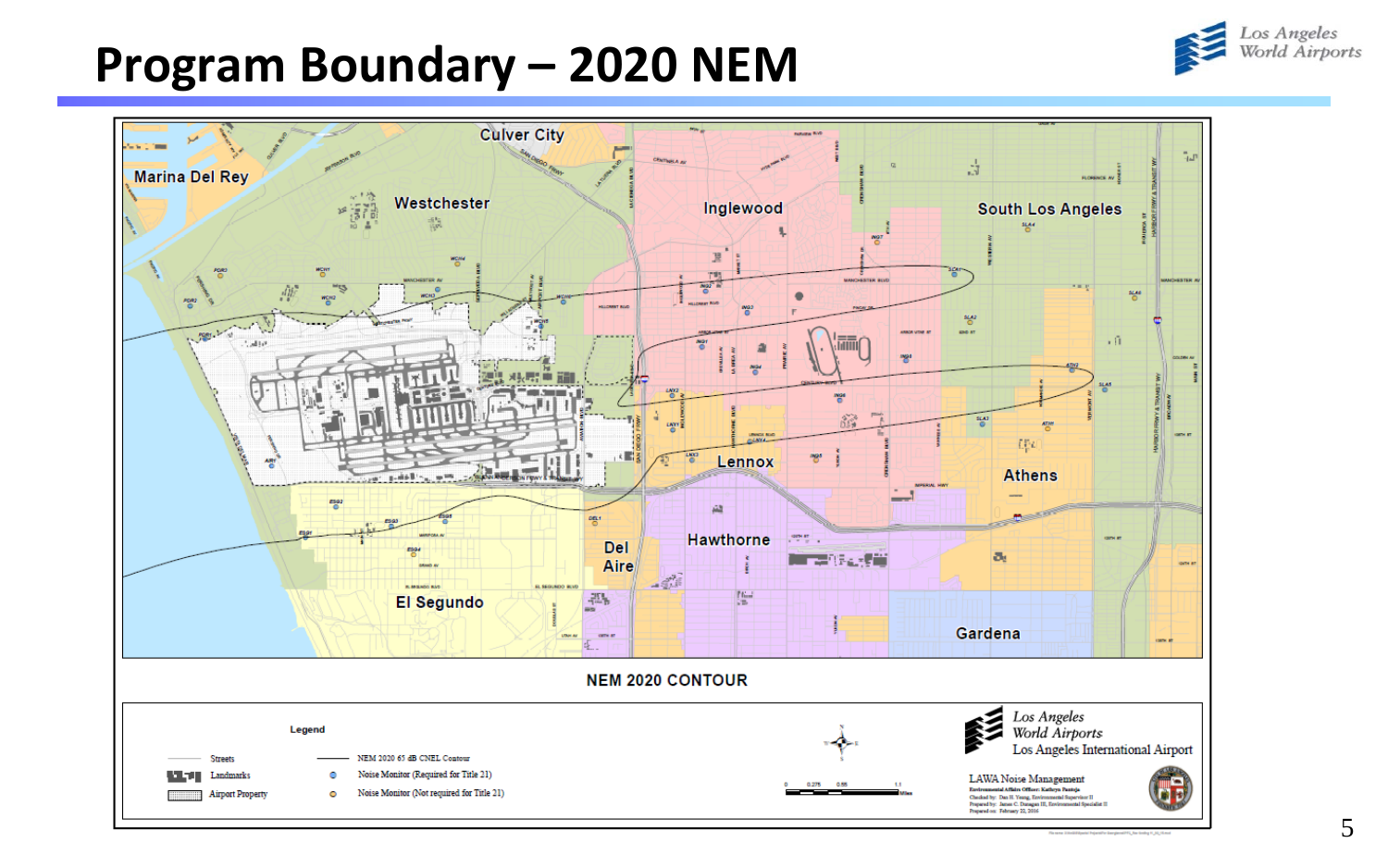

## **Typical Sound Insulation (SI) Treatments**

#### **Residential:**

- Replacement of windows and doors (including hardware and weather-<br>stripping)
- positive ventilation system/air conditioning

### **Schools:**

- Replacement of doors and new threshold
- Replacement of windows, including new windows where wood replacement or drywall-blocked windows currently exist
- Exterior wall insulation and interior sound panels as needed
- Mechanical system upgrades (HVAC/PVS)

Target of 45 dB interior noise level, and/or a 5 dB reduction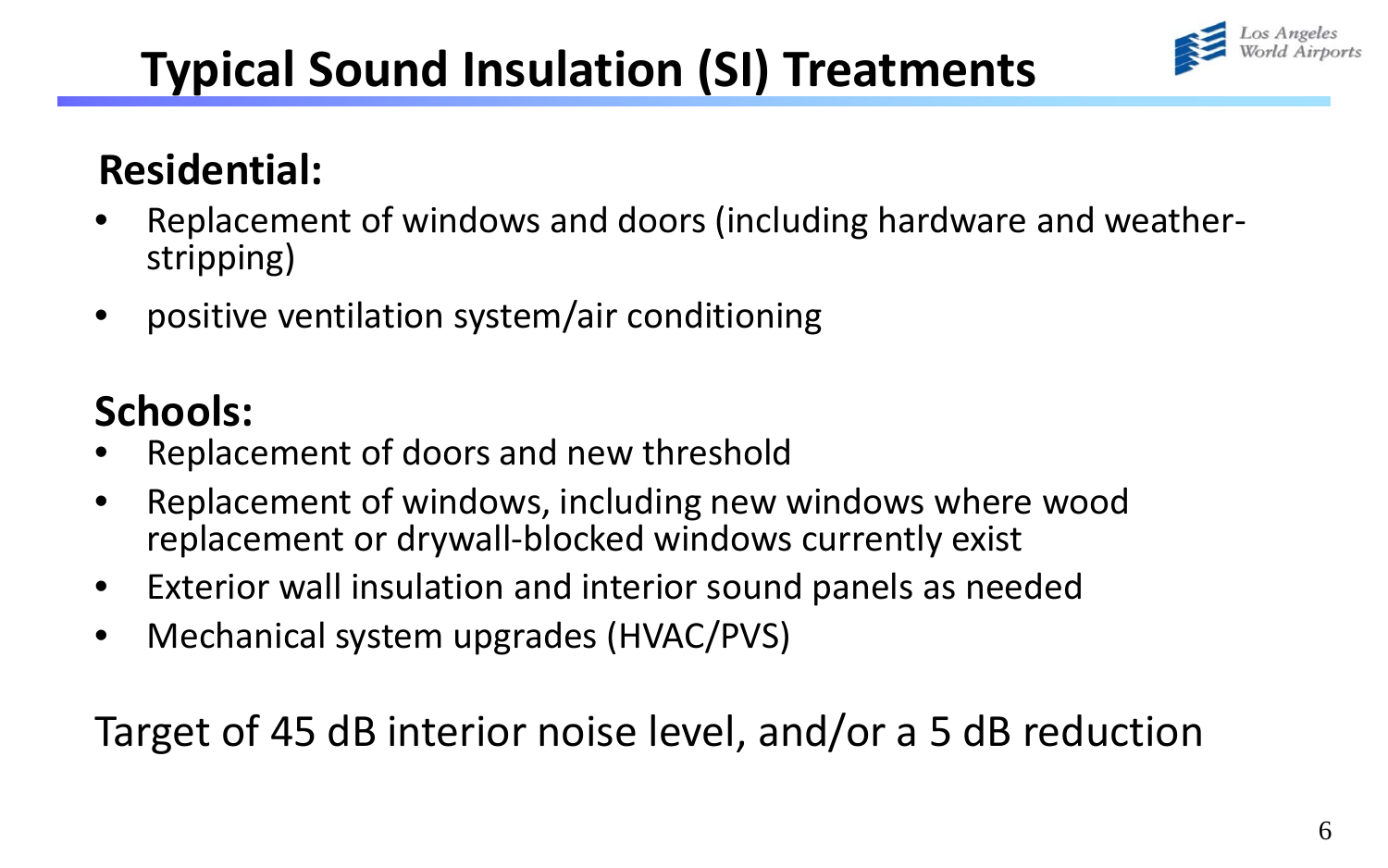

#### **City of Inglewood**

- \$20 Million FAA grant in 2018
- Acoustic testing completed to date: 1,144 dwelling units
- Fifteen construction groups awarded
- Construction:
	- 362 units completed
	- 298 units in progress

#### **County of Los Angeles**

- \$10 Million FAA grant in 2018
- Acoustic testing completed to date: 504 dwelling units
- Six construction groups awarded; two groups out to bid
- Construction:
	- 99 units completed
	- 115 units in progress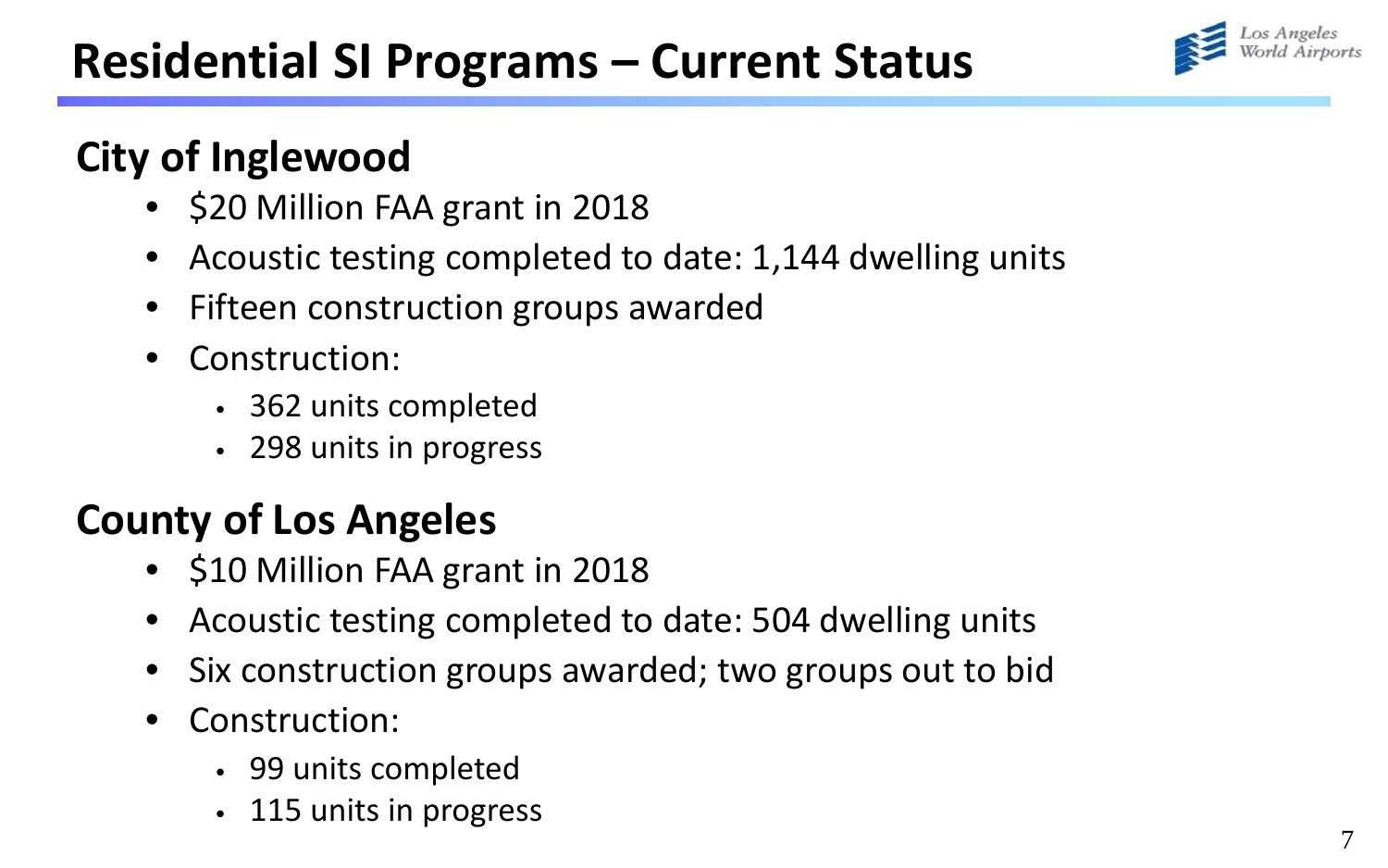

| Funding & Units Insulated at LAX: 1980's - 2018 |                                |                                                   |                                                        |                                      |
|-------------------------------------------------|--------------------------------|---------------------------------------------------|--------------------------------------------------------|--------------------------------------|
| <b>Jurisdiction</b>                             | <b>Total Grants</b><br>Awarded | Units Mitigated*<br>(4Q92 & Alt D 65<br>Contours) | <b>Units Projected</b><br>to Participate<br>(2020 NEM) | <b>Units Mitigated</b><br>(2020 NEM) |
| City of Los Angeles                             | \$160,000,000                  | 7,329                                             | N/A                                                    | N/A                                  |
| City of Inglewood                               | \$334,269,402                  | 6,876                                             | 2,277                                                  | 362                                  |
| City of El Segundo                              | \$97,969,856                   | 1,943                                             | 1,030                                                  | N/A                                  |
| County of Los Angeles                           | \$167,450,000                  | 3,904                                             | 1,703                                                  | 99                                   |
|                                                 | \$759,689,258                  | 20,052                                            | 5,010                                                  | 461                                  |

\* Includes units mitigated outside LAWA GIPs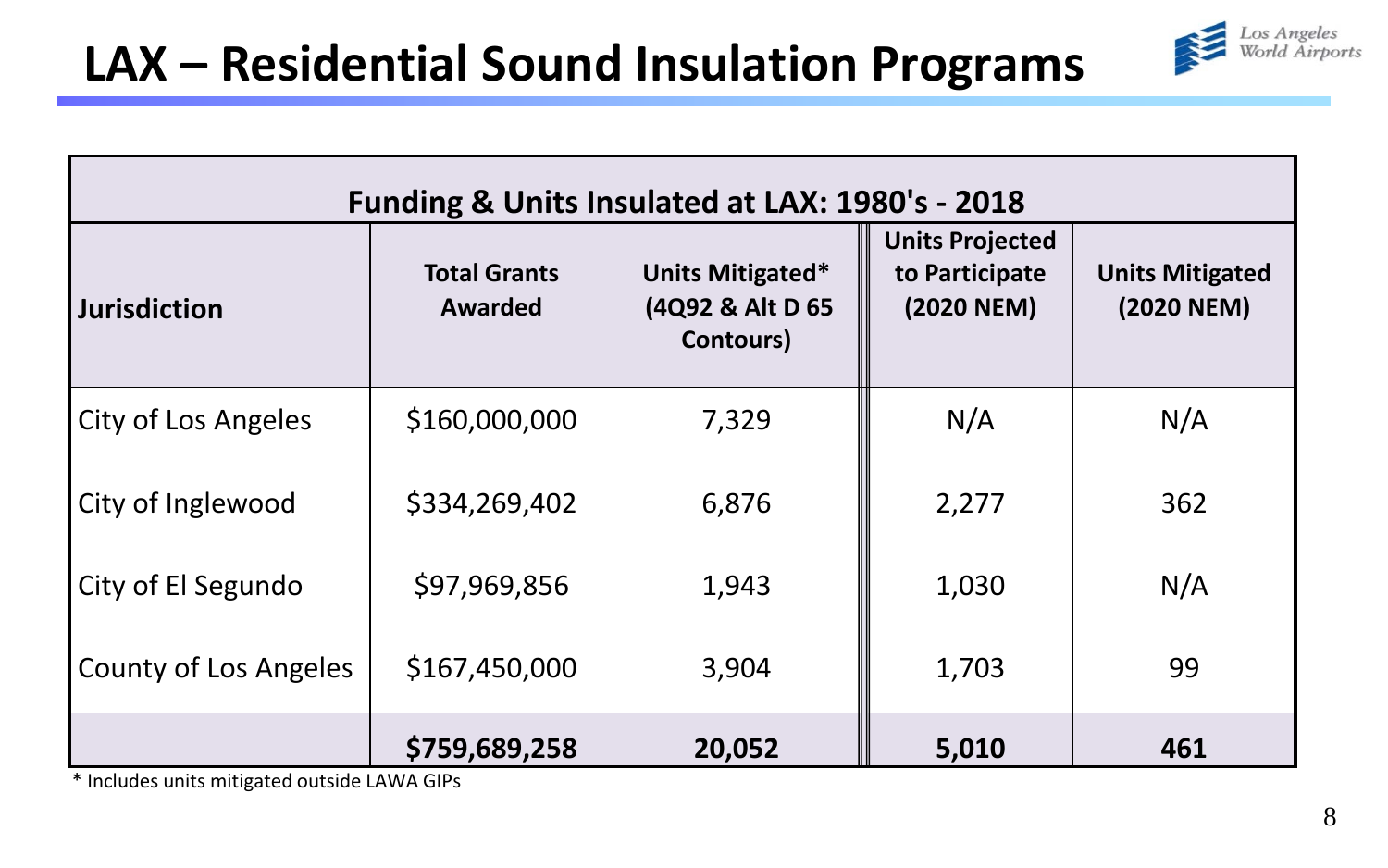## **Schools SI Program - Lennox School District**



- FAA approved LAX Passenger Facility Charge (PFC) funding:
	- 11 Schools and \$34 Million
- 2011 LAX awarded \$10 Million for 1<sup>st</sup> Work Plan
- 2014 LAX awarded \$10 Million for 2<sup>nd</sup> Work Plan

#### **Completed:**

- Huerta Elementary
- Animo Leadership High School
- Felton Elementary
- Lennox Middle School
- Jefferson ORG
- Buford Elementary

**In Progress:** 

• Jefferson Elementary – Construction began fall 2018

**Removed from Program:** LMSTA High School, Moffet Elementary, New Media & Performing Arts High School <sup>9</sup>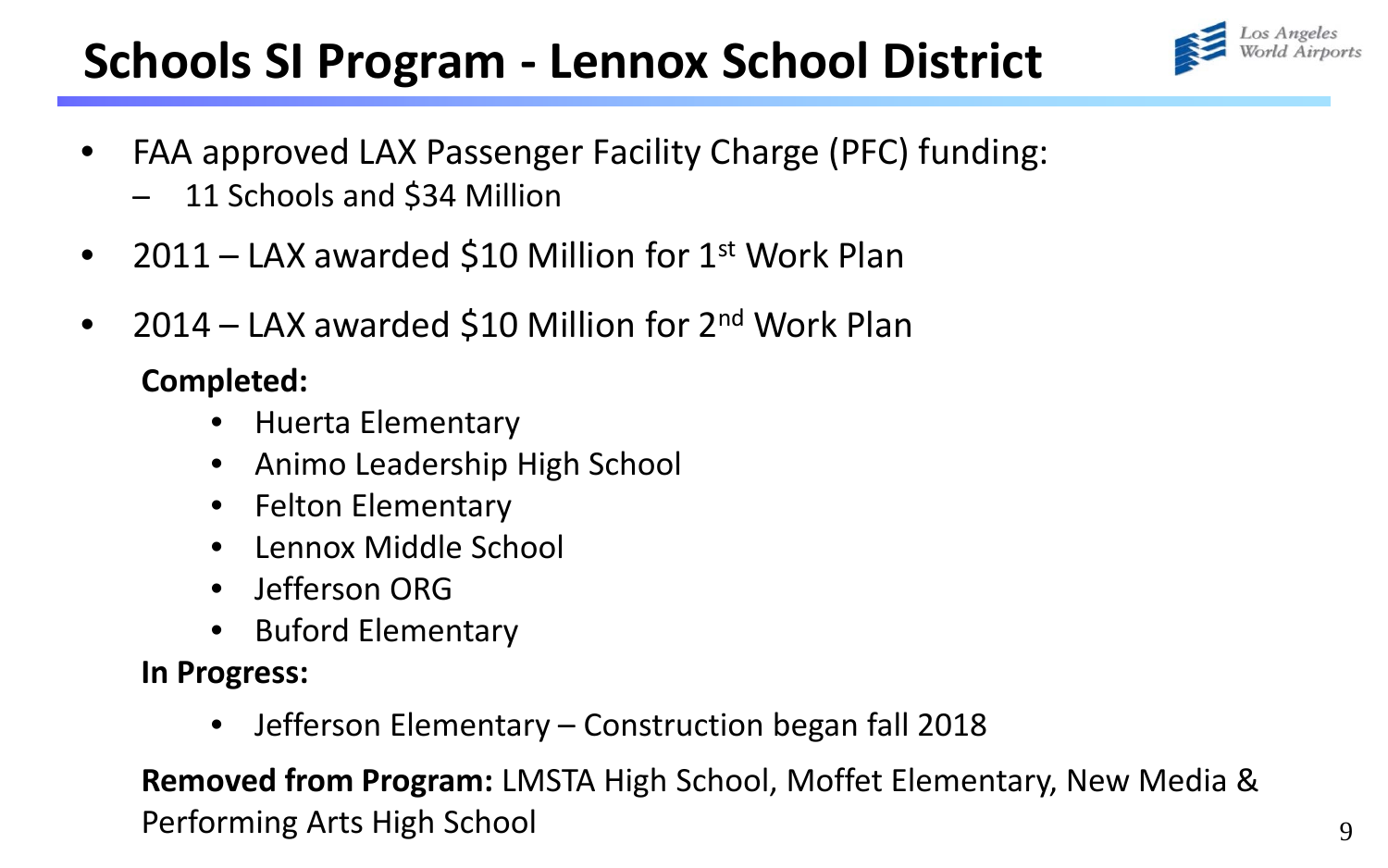#### **Lennox School District**



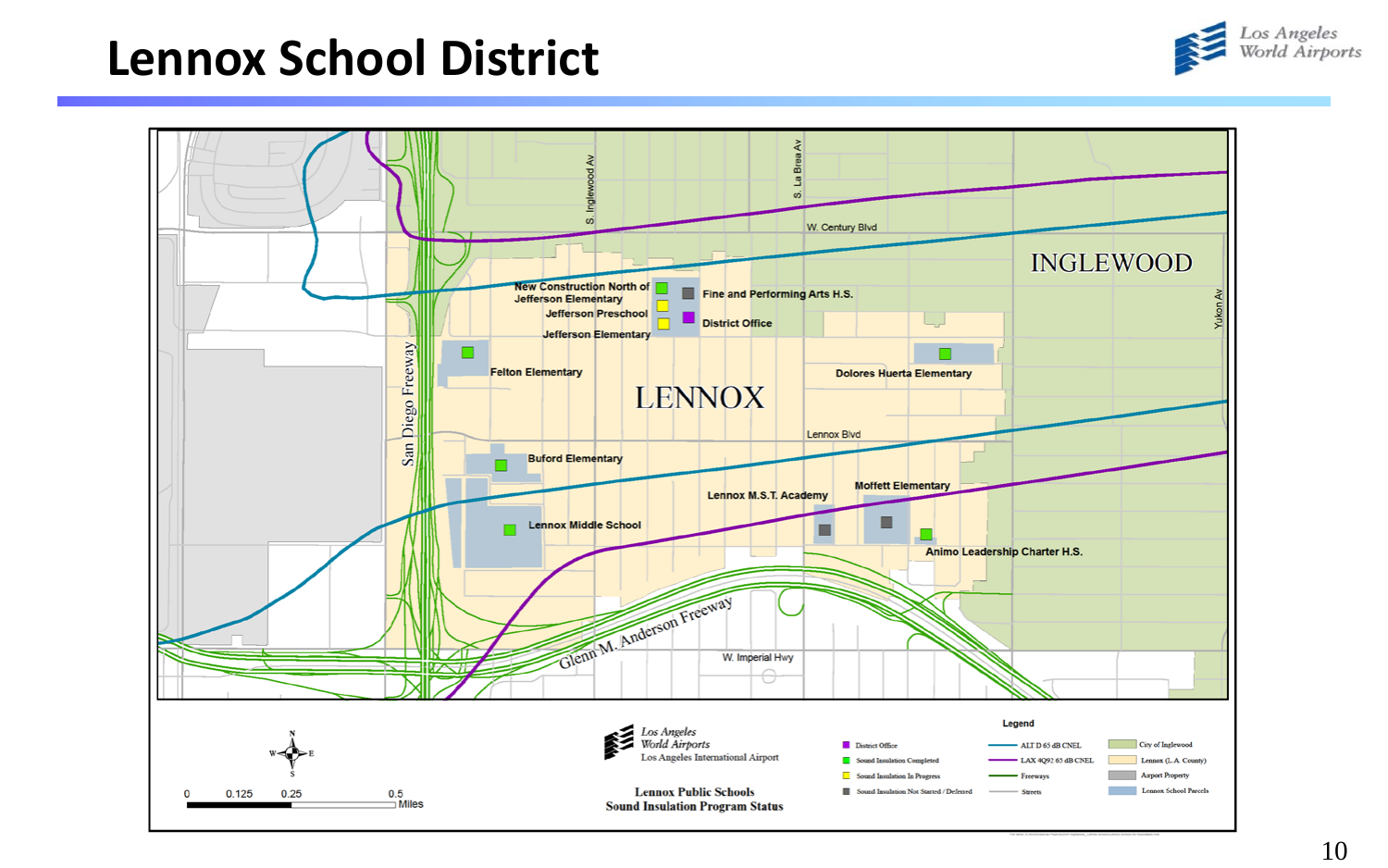#### Los Angeles **Schools SI Program - Inglewood Unified School District**

- 2014 FAA approved LAX PFC funding: 6 schools and \$44.4 Million
- 2015 LAX awarded \$10 Million for 1<sup>st</sup> Work Plan

**Eligible Schools:** Payne Elementary, Monroe Middle School, Morningside High School, Oak Street Elementary, Woodworth Elementary, Woodworth Child Development Center

#### **In Progress:**

- Payne Elementary Groundbreaking May 2018
- Monroe Middle School Notice to Proceed September 2018

**In Design:**

- Oak Street Elementary
- Morningside High School
- LAWA plans to include Inglewood High School in the next PFC application  $$ included in updated 2020 Noise Exposure Map for LAX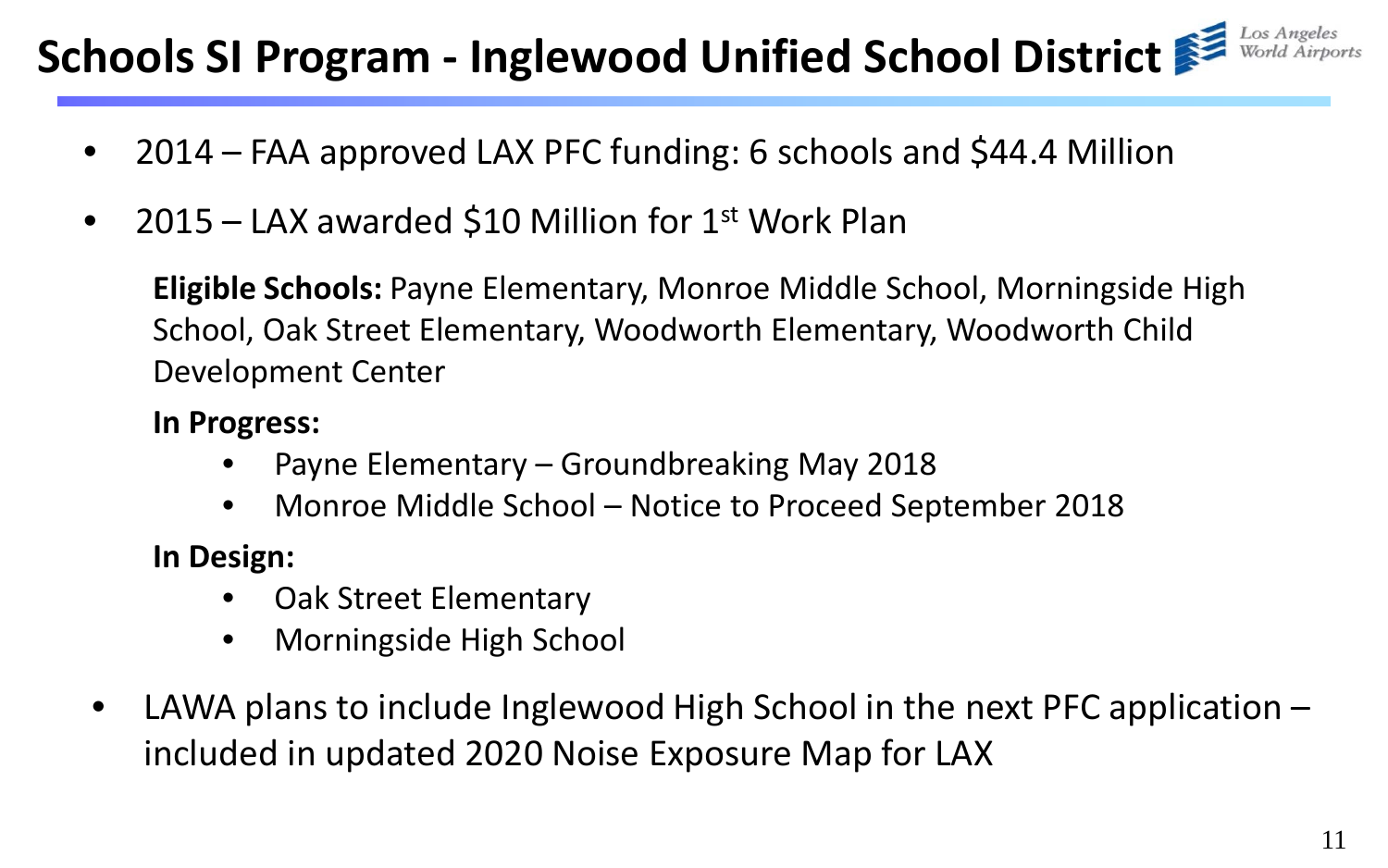## **Inglewood Unified School District**